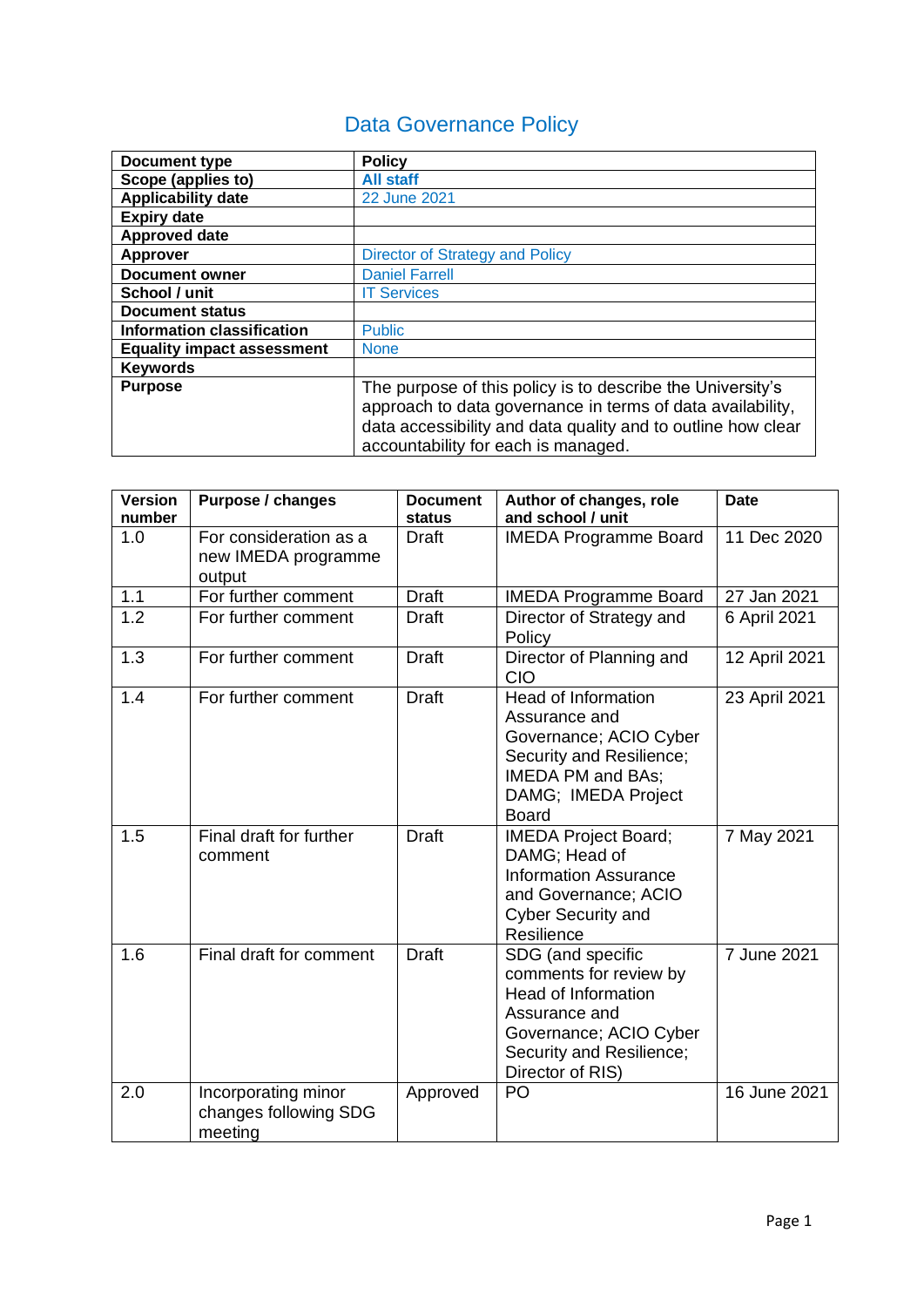### **1. Purpose**

- 1.1. The University of St Andrews needs high-quality data<sup>1</sup> to manage its activities, sustain its ambitions for future growth, drive innovation and meet its obligations to demonstrate accountability through accurate reporting and evidence-led decisionmaking.
- 1.2. Individuals and functions within the University rely on shared data so data governance requires management activities that treat corporate data as an asset owned by the institution rather than by organisational structures.
- 1.3. To treat corporate data as an asset it is essential that everyone who works for the University understands their role in relation to the data they create or use throughout the information life cycle.
- 1.4. As an evidence-led institution the University is committed to creating a culture and an accountability framework that share understanding of and sensitivity for the value of the institution's data assets.
- 1.5. Data availability, data accessibility and data quality are measures of good data governance. This policy describes the University's approach to data governance in those terms and outlines how clear accountability for each measure is managed.

### **2. Definitions**

2.1. For this policy the following definitions apply:

- 'Data' is defined as 'numbers, words or images that have yet to be organised or analysed to answer a specific question.'
- A 'data asset' represents the source data along with associated metadata.
- 'Corporate data' means data collected, generated, or received by the University for the purposes of operational or management information reporting.
- 'Data accessibility' refers to the retrieval of data in an authenticated manner approved by the University. This may be for the purposes of reading, modifying, copying or moving data from a system. 2
- A 'data domain' is a large set of data related to a particular business area such as Admissions, Registry, Finance, Estates, Development. Although data domains may often appear to map to the University's organisational hierarchy they need not do so. Data domains may comprise smaller sets of data known as sub-domains if the need arises.
- 'Data governance' includes the people, processes and technologies used by the University to manage and protect its corporate data assets including definitions for how the institution assigns accountability and control over the assets and their use.

<sup>&</sup>lt;sup>1</sup> See Appendix 1, ie, data that are accurate, valid, reliable, timely, relevant and complete.

<sup>&</sup>lt;sup>2</sup> 'Data accessibility' has no reference to disability or related arrangements.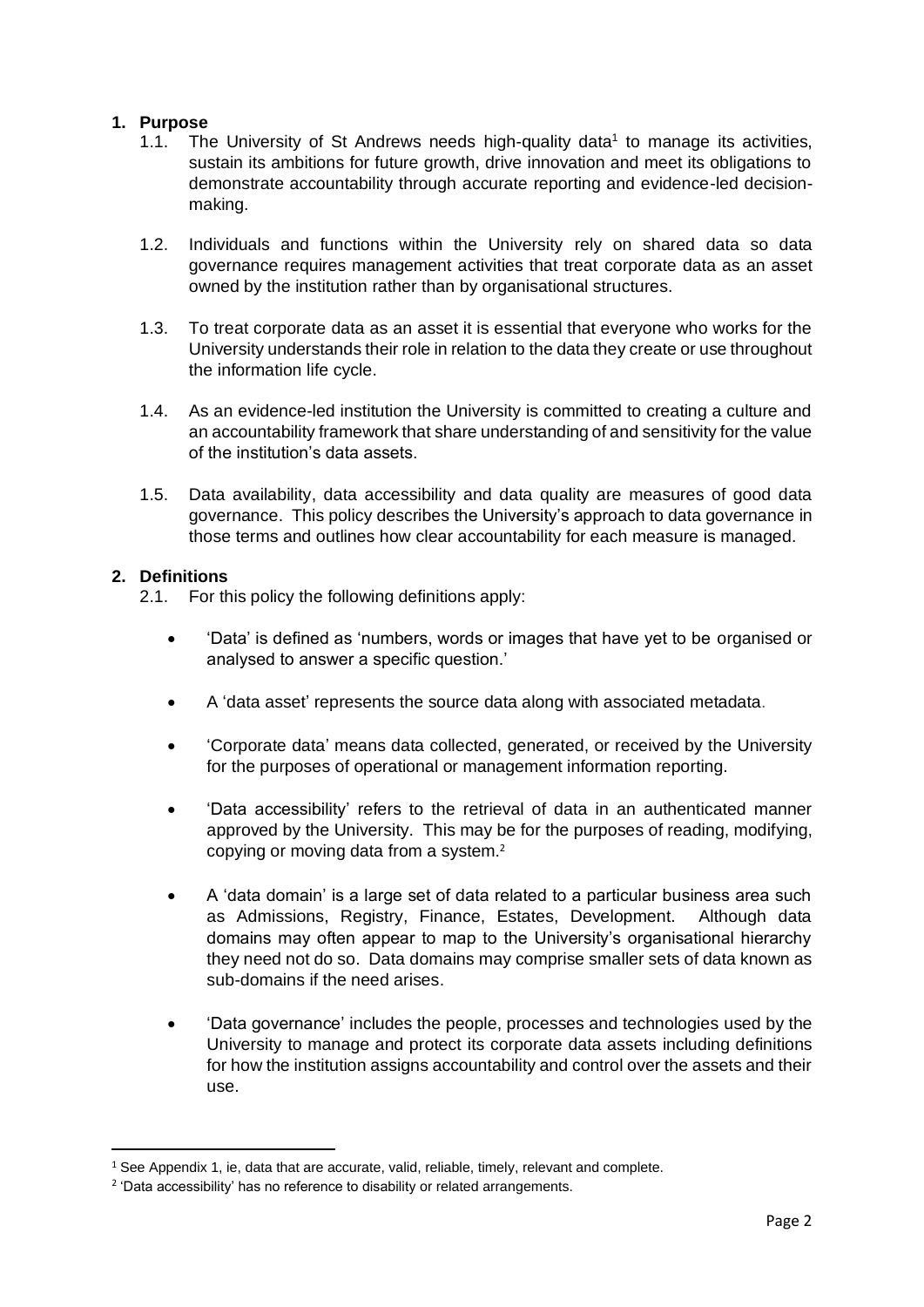- 'Data linkage' is the supplementation of one data set with another at the same level of granularity or the pairing of records from different data sources.
- 'Data literacy' is the 'ability to read, write and communicate data in context, including an understanding of data sources and constructs, analytical methods and techniques applied — and the ability to describe the use case, application and resulting value'.<sup>3</sup>
- 'Data quality' refers both to the characteristics associated with high quality data (see **Appendix 1**) and to the processes used to measure or improve the quality of data. <sup>4</sup>
- 'Data security' includes data confidentiality, data integrity, and data accessibility. See section 13 below.
- The 'Data Warehouse' is the University's central ITS-maintained repository for data used for management information reporting or applications integration.
- 'Enterprise' is used to qualify aspects of infrastructure which are University-wide and, although not exclusively so, centrally managed by IT Services.
- 'Information life cycle' is an approach to data and storage management that recognises that the value of information changes over time and that it must be managed accordingly.<sup>5</sup>
- 'Personal data' refers to the data covered by the UK General Data Protection Regulation when read with the Data Protection Act 2018. The Data Protection Laws outline principles for the collection and management of personal data. While not all of the data the University works with are personal data, application of the data protection principles, and other recognised standards and practices for data management provide a framework for assuring the accuracy, integrity, quality and sustainability of institutional data assets.
- 'Reference data' is any 'data used to characterise or classify other data, or to relate data to external information.' <sup>6</sup>
- 'Research data' refers to data created by or used for research at the University.

### **3. Requirements**

- 3.1. The University must ensure the availability and quality of its data assets to:
	- enable the creation of information that is fit-for-analysis, fit-for-purpose, relevant, and right for context
	- produce accurate and reliable management information on which timely, informed corporate decisions can be made
	- provide effective and timely services to students, staff, and other stakeholders

<sup>3</sup> Gartner Glossary,<https://www.gartner.com/en/glossary/all-terms>

<sup>4</sup> DAMA, DMBOK, 2nd edition, 2017, 13.1.3.1.

<sup>5</sup> Gartner Glossary,<https://www.gartner.com/en/glossary/all-terms>

<sup>6</sup> DAMA, DMBOK, 2nd edition, 2017, 10.1.3.2.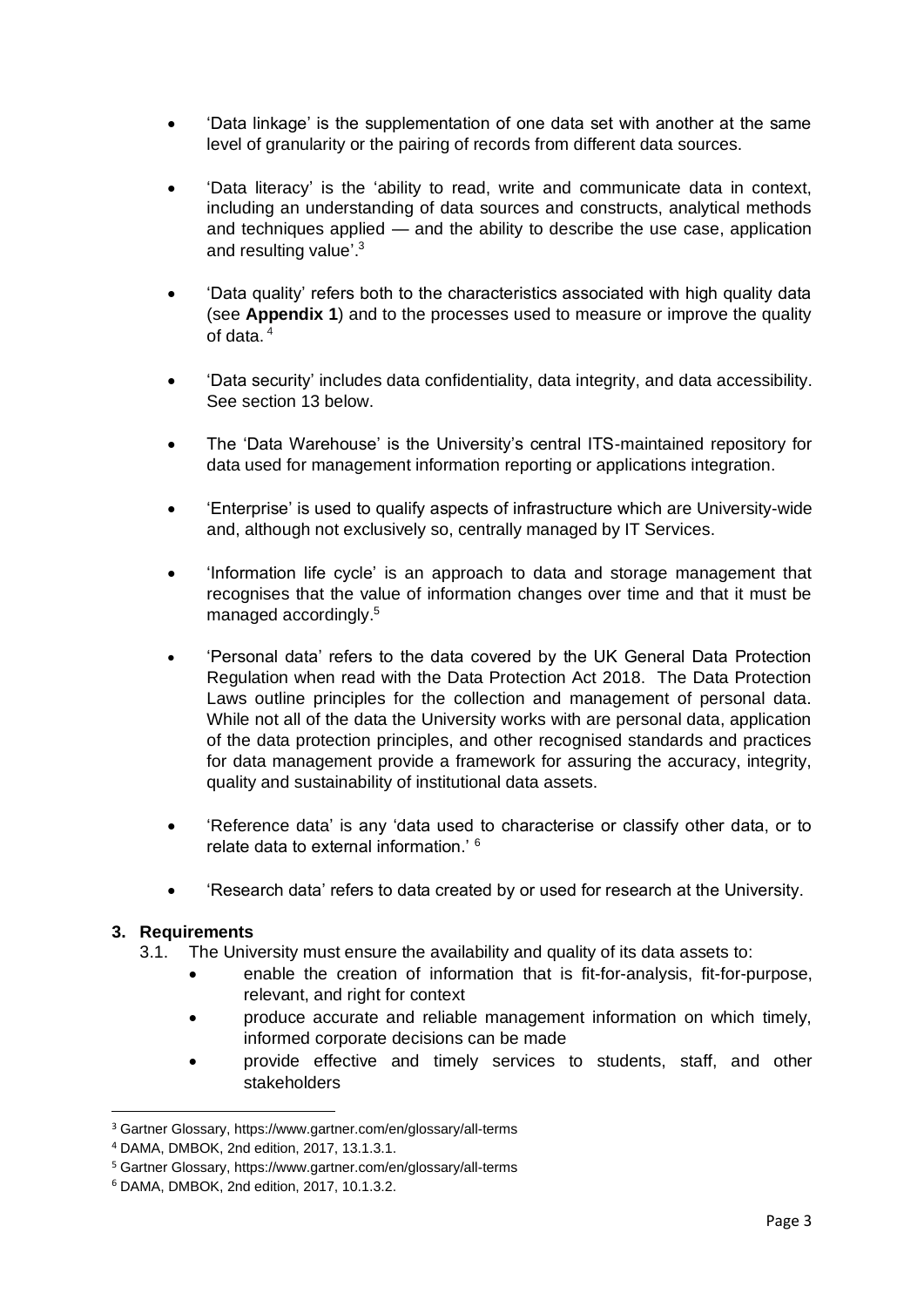- monitor and review business activities and operations
- evaluate and control costs of business (research, education and corporate) operations
- produce accurate external returns for funding and benchmarking purposes
- demonstrate accountability to public and private regulators and sponsors
- foster a data-driven business orientation
- 3.2. The requirement to maintain good data availability and quality is covered by legislation such as the Data Protection Act 2018 (with UK GDPR from 1 January 2021). Funding bodies such as the Scottish Funding Council (SFC) and other external bodies such as the Higher Education Statistics Agency (HESA), the Research Excellence Framework (REF) and UK Research and Innovation (UKRI) place quality requirements on the University over the data that are to be transferred to them so they can carry out their statutory duties.

### **4. Risks and threats**

- 4.1. The corporate health of the University suffers when the value of its data assets depreciates through a loss of relevance, asset management standards or shared understanding.
- 4.2. This can happen through poor regulation or infrastructure, deficient data availability, lack of capability to perform data linkages, erosion in data quality and/or disconnection between staff responsible for data collection vs information creation.
- 4.3. Symptoms of poor corporate health are evidenced in enhanced risks such as:
	- inadequate reporting to funders and sponsors:
		- under-reporting resulting in financial penalties, sanctions, or funding shortfalls
		- over-reporting resulting in over-payments and subsequent financial clawbacks
	- ill-informed decision-making or inappropriate corporate conclusions
	- reputational damage in areas such as student access, recruitment, retention, and attainment
	- misrepresenting performance in teaching and research
	- loss of productivity due to time spent on non-value-added tasks
- 4.4. Some symptoms may go unnoticed for periods of time. This is especially true of inadequate reporting where inaccurate, inconsistent, out of date, incomplete, missing, or misinterpreted data can accrue in corporate systems before being used to create information.

### **5. Scope and success**

- 5.1. The successful implementation of this policy will primarily be evidenced through the governance of data domains (such as curriculum, estates, finance, staff, student) represented in the University's enterprise Data Warehouse; however, this policy is not limited to data in the Data Warehouse.
- 5.2. The scope of this policy includes data used for operations or to inform analysis and reporting, including statutory reporting, whether data are collected by the University or gathered from partners or external sources.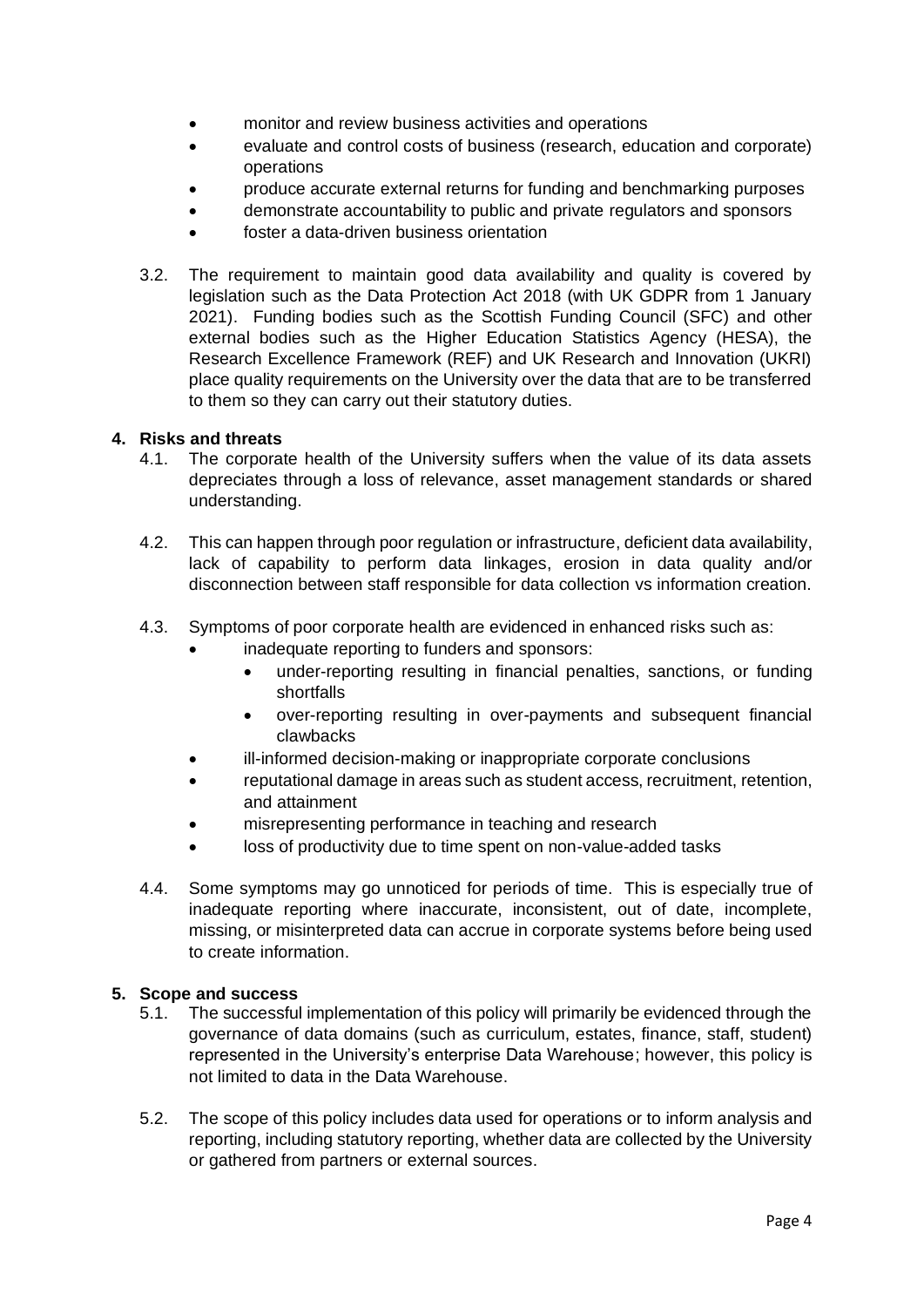- 5.3. The scope of this policy covers all data held in enterprise systems (including the collection of data into those systems from internal or external sources) and any data used from those systems for internal or external reporting. The policy does not cover data held by the University where the data owner is a third party, such as student coursework.
- 5.4. Corporate data that are used to inform analysis and reporting do not all reside in enterprise systems, but this remains a long term ambition; consequently, some of the data within scope of this policy may exist in local systems such as MS Access databases or spreadsheets.
- 5.5. Research data is in scope where it is stored (archived) in the University's research data repository for long term access and preservation primarily to meet open data requirements and support publication of research results. Active research data (in use during project lifecycles) is not in scope.
- 5.6. Delivery of the objectives in this policy relies on the successful application of data security arrangements to protect data from unauthorised access from outside the University.

### **6. Principles**

- 6.1. Principles are a key element in the structured processes that collectively define and guide the University, from values through to actions and solutions.
- 6.2. The principles in **Appendix 2** should be applied to the management of all corporate data within the University and should also be applied to associated operational processes, goals, and staff training.
- 6.3. Exceptions to these principles must be documented and visible even when principles allow for exception handling (eg, "Data should be collected and recorded once only *wherever possible* without the need for multiple systems").

### **7. Data governance framework**

- 7.1. Data governance is needed to guide and facilitate information technology, data processes, and decision-making to support the University in reaching its goals. Good data governance is only meaningful when it aligns with institutional goals and values in a sustainable manner.
- 7.2. The University is committed to ensuring that a sustainable data governance framework exists to achieve good data accessibility, availability and quality and to mitigate against associated potential risks.
- 7.3. In response to its commitment, the University has adopted a framework built on the concept of community stewardship with clear lines of accountability.
- 7.4. Sustainability is achieved by nurturing staff competencies based on a common set of best practices in data management across the institution with special attention paid to consistency in approach at all levels of engagement.
- 7.5. The data governance framework enables a coherent approach to the development, curation and oversight of institutional reference data (eg, organisational hierarchies).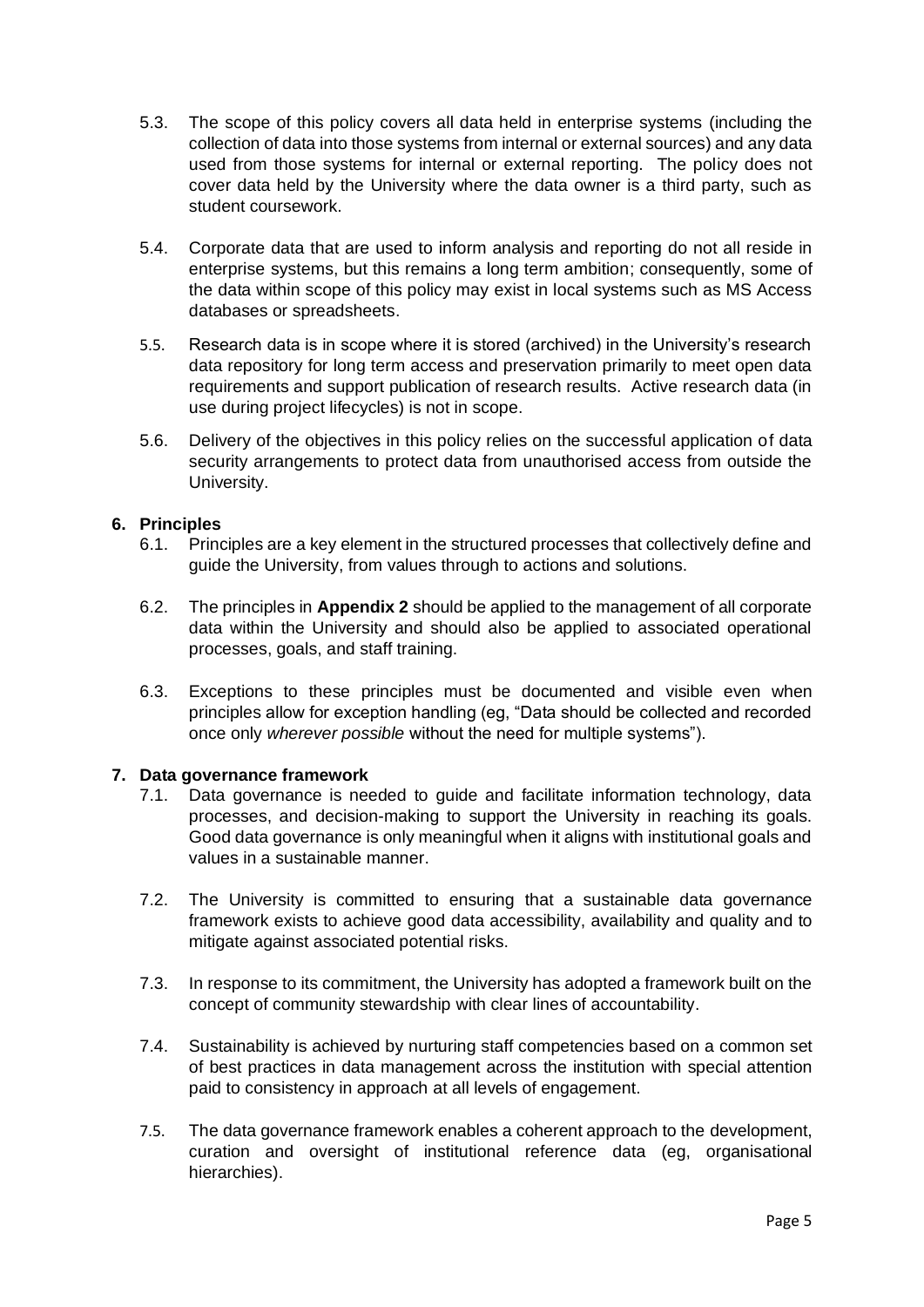- 7.6. To ensure successful adoption a data governance policy must be published and familiarised at all levels across the University along with relevant targeted training.
- 7.7. Good data governance should mature and adapt to the institution's changing needs and processes. The management and implementation of data availability and data quality activities requires experience and expertise, and the University is committed to ensuring enough resources are available to enable the delivery of this policy to the highest standard.

### **8. Roles and responsibilities in the data stewardship community**

- 8.1. Every member of staff who interacts with data at any level within the University has a role to play in the improvement of data accuracy and completeness in compliance with University requirements.
- 8.2. Individuals often play multiple roles at the University and certain staff have roles defined within the data governance framework. Together these role holders form the University's data stewardship community.
- 8.3. To be effective each role in the data stewardship community must have unambiguous, easily understood and publicly documented responsibilities and where appropriate these will be incorporated into job descriptions so that the identified responsibilities form part of substantive University posts rather than parallel or satellite activities.
- 8.4. The information life cycle recognises different relationships to data. **Data producers** (whether people or systems) control the data they create. Sometimes data are created for one purpose but are used for other purposes by **data consumers**. Because data producers have knowledge of the purposes and functions of associated processes they own they can modify processes to ensure they meet the needs of data consumers.
- 8.5. Any person (or system) who has access to institutional data is a **data consumer** therefore data consumers encompass most University staff whether they contribute directly to data collection or edits. Data consumers have a responsibility to follow established guidelines for accessing, sharing, and updating data as well as participate in activities that define data for use.
- 8.6. The data governance practice at the University is formalised through the close and collective working of the **Director of Planning**, **Head of Information Assurance and Governance** and the **Head of Data Transformation**. Together these three roles provide coherence for the institutional data governance function because they have responsibilities associated with compliance, are accountable for ensuring business needs are addressed, and bring oversight to, and ensure delivery of the data principles.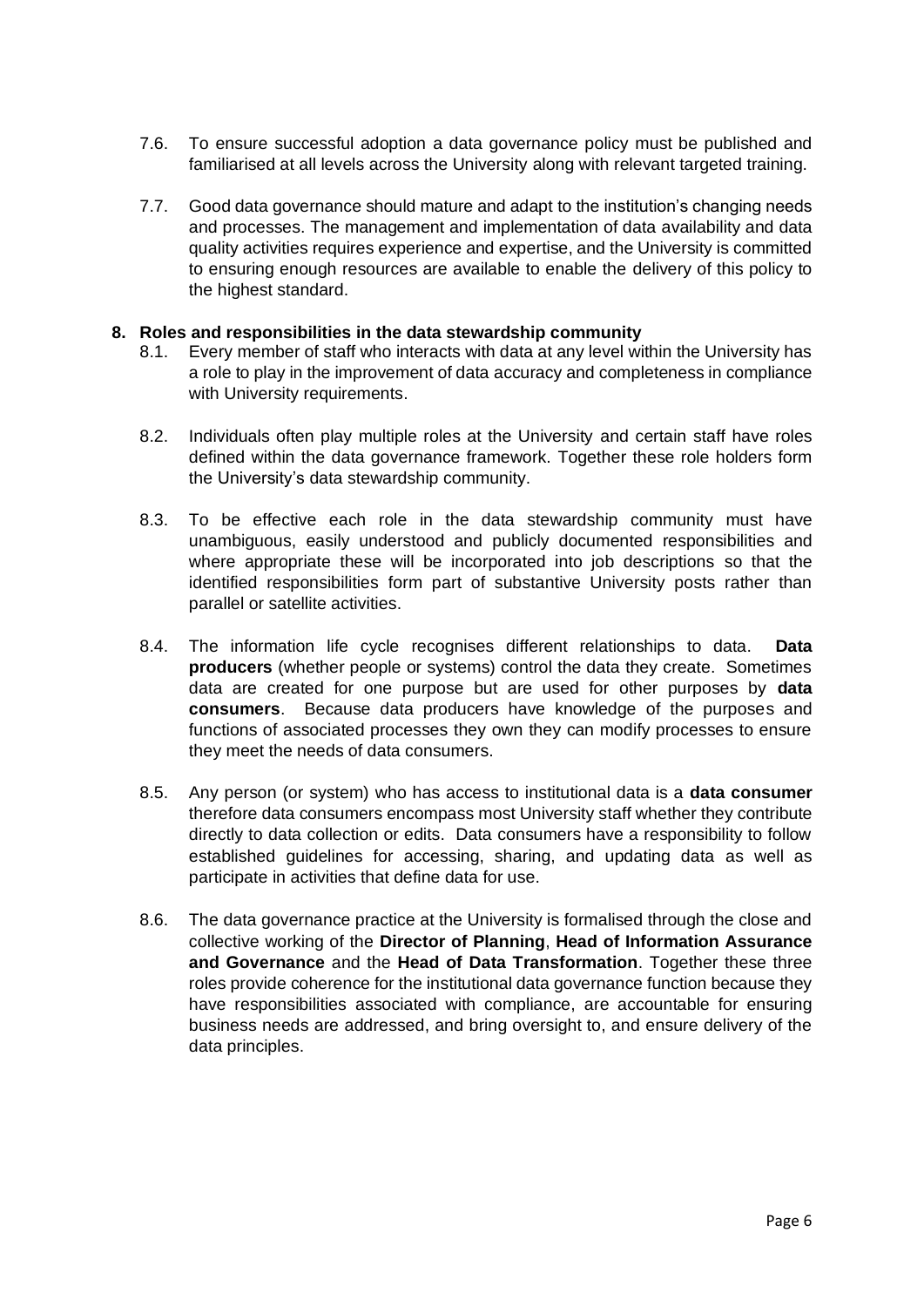| <b>Role</b>          | <b>Summary responsibilities</b>                             |
|----------------------|-------------------------------------------------------------|
| Director of Planning | set and approve institutional reporting requirements and    |
|                      | approve the associated methodologies for transforming       |
|                      | corporate data for the purpose of reporting                 |
| Head of Information  | advise on and/or support the creation of policy, procedures |
| Assurance and        | and governance arrangements for the management of           |
| Governance           | personal data and its lawful use including the sharing of   |
|                      | personal data with external parties                         |
| <b>Head of Data</b>  | ensure institutional business needs can be met through      |
| Transformation       | corporate data structures; set and oversee data             |
|                      | transformation frameworks and standards; oversee the        |
|                      | delivery of the data governance policy; manage the          |
|                      | activities of the Data Governance Office (DGO); facilitate  |
|                      | collaborative activities in the data stewardship community, |
|                      | including the Data Assets Management Group (DAMG)           |

- 8.7. Accountability and responsibility for delivering the activities defined in this policy lies with an institutional network of staff in data ownership and data stewardship roles. (**Appendix 3** provides a full list of responsibilities for the roles identified in the framework.)
- 8.8. **Data owners** will typically be senior managers such as Heads of Unit with responsibility for business operations. They have responsibility for challenging data quality and are accountable for the accuracy and completeness of data and information within their data domain(s). They have responsibility for data accessibility arrangements within their data domain(s). Ownership of research data remains with individual researchers, with the University providing support for stewardship of archived research data.
- 8.9. **Data stewards** carry out their responsibilities on behalf of data owners. Data stewards will be nominated by data owners and will typically be subject matter experts or team leaders with responsibility and oversight of processes and people who interact with corporate data. They have responsibility for the accuracy and quality of data and information within specific data domains, for undertaking data quality checks and for identifying and implementing data quality improvement measures.

| Role         | <b>Summary responsibilities</b>                                                                                                                                                                                                                                                                      |
|--------------|------------------------------------------------------------------------------------------------------------------------------------------------------------------------------------------------------------------------------------------------------------------------------------------------------|
| Data owner   | ensure compliance; act as escalation point for matters relating<br>to data governance in their domain; manage, protect, and<br>ensure the integrity and usefulness of University data; ensure<br>data improvements are implemented; authorise user access<br>requests where there is legitimate need |
| Data steward | implement data standards; monitor data quality in their domain;<br>manage enquiries about domain data and monitor usage;<br>participate in Data Assets Management Group (DAMG)<br>activities                                                                                                         |

8.10. Data stewards collaborate in the **Data Assets Management Group (DAMG)** which provides a forum to highlight data domain issues, seek support and assess the impacts of local changes on corporate data.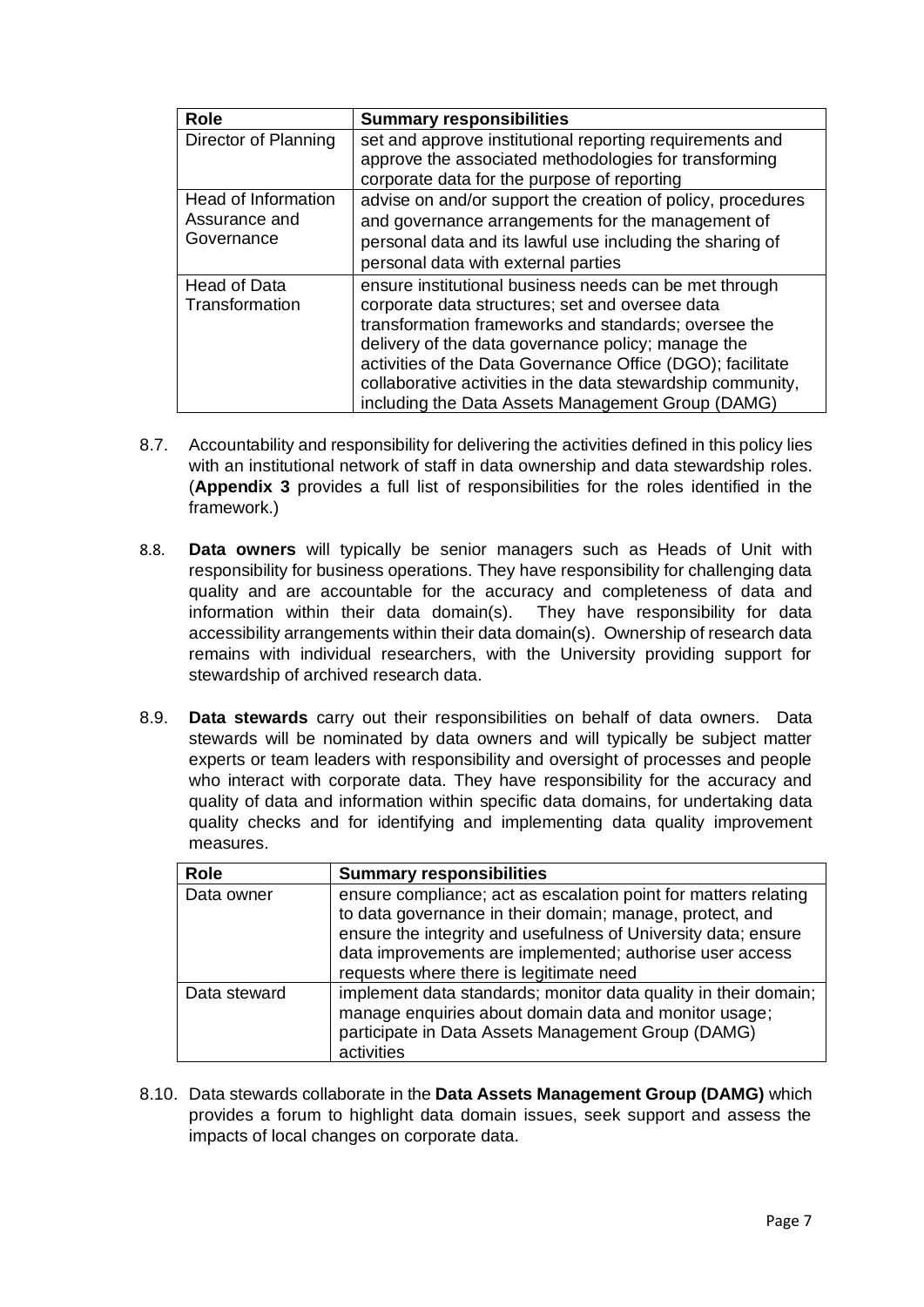8.11. All role holders in the data stewardship community will be supported by a **Data Governance Office (DGO)** that provides a point of institutional contact and an advisory service for data-related activities. The DGO has a co-ordinating function to support consistency of practice, enable data governance exception handling and plan the delivery of related training requirements. In addition, the DGO has responsibility for managing the change request process in relation to the Data Warehouse. (**Appendix 4** provides a full list of responsibilities.)

### **9. Data assignment**

- 9.1. Each corporate data domain is assigned a data owner and, where expedient, a data steward.
- 9.2. Where possible a single owner of corporate data will be assigned but where this is not possible or desirable then ownership at a lower level will be established to avoid multiple ownership.
- 9.3. Data aggregations and summaries in the Data Warehouse will be assigned an owner based on publication or visualisation requirements.
- 9.4. The methodologies used to transform data in the Data Warehouse will be assigned an owner, often the Director of Planning if the transformations are for institutional reporting.

### **10. Data quality capability**

- 10.1. The University will develop its technical infrastructure capability to enable data owners to monitor and measure data quality in their data domains.
- 10.2. The University will be able to monitor the corporate health of data identified for use in the Data Warehouse as they are captured and transformed by systems and processes. Specific attention will be given to the availability of data for use in crossinstitutional aggregations of data for reporting.
- 10.3. This capability will be supported across multiple layers of the institution by automations and software and will include data both before and after consumption by the Data Warehouse.
- 10.4. Successful implementation of this data quality capability will be evident through:
	- successful delivery of the data governance framework
	- proactive measuring against the six characteristics or dimensions of good data in **Appendix 1**
	- the use of data quality flags and reports maintained by data stewards and visible to data owners
	- continuous data quality monitoring and data improvement activities focussed on the Data Warehouse
- 10.5. The delivery of the University's data quality capability will be overseen by the Head of Data Transformation supported by the DGO who will support data owners in relation to the co-ordination and delivery of relevant activities especially in relation to data consumed by or created in the Data Warehouse.

### **11. Data quality oversight**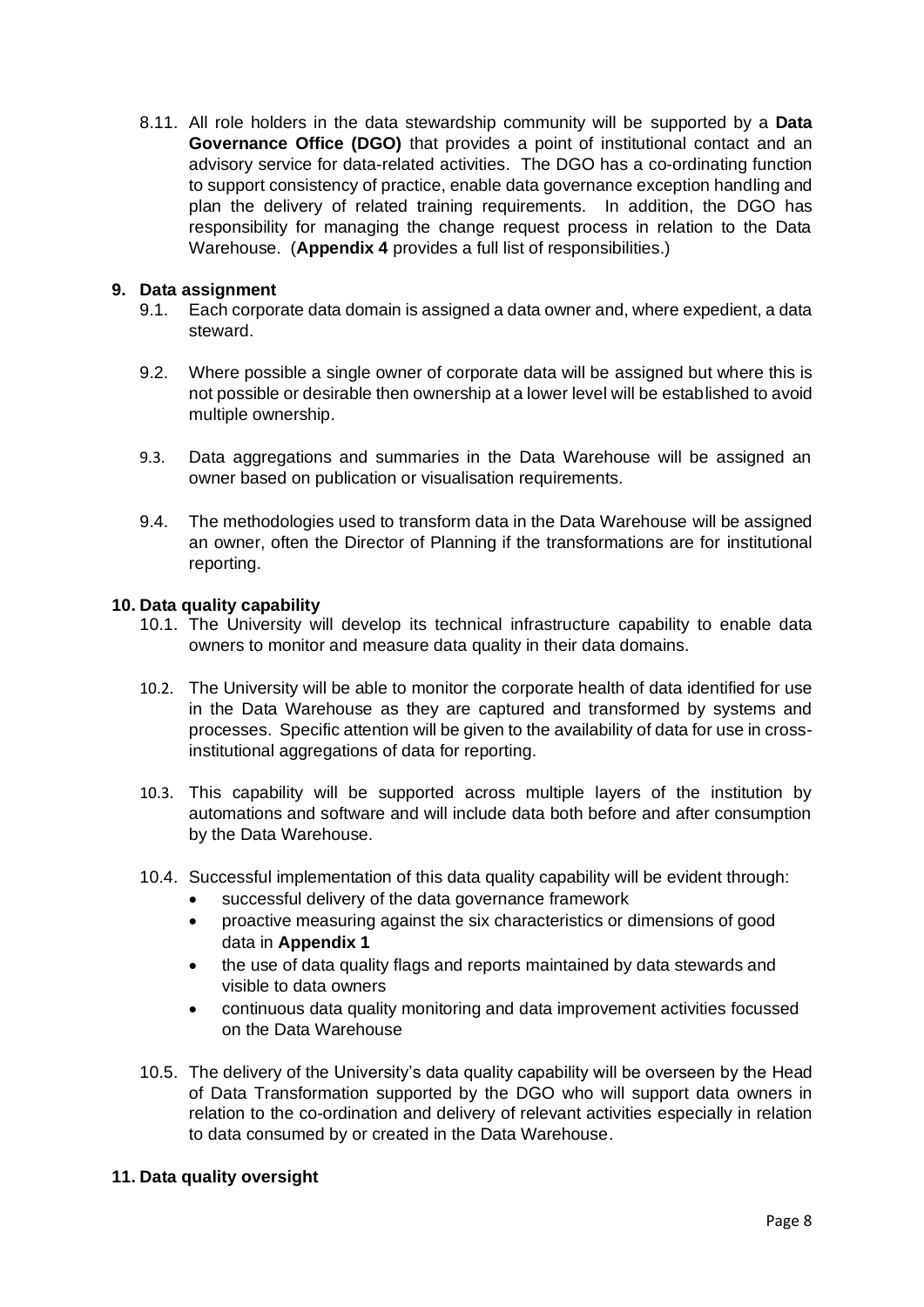- 11.1. High-quality data originate from a culture that understands the importance of data accuracy and that is embedded in the institution's operational, performance and governance arrangements. A mature organisation demonstrates its ability to meet the need for high-quality data by thinking holistically and having the correct processes, systems, responsibilities and training in place to ensure appropriate data management and governance through relevant roles that collaborate.
- 11.2. The strategic oversight of corporate data quality including the definition of current data quality metrics and the forecasting of future needs is the collective responsibility of the Director of Planning, Head of Information Assurance and Governance and Head of Data Transformation.
- 11.3. Together these three roles act as a **Data Steering Group** that will:
	- collaborate with data owners on external requirements
	- communicate with senior leaders the expectations and requirements of data governance described in the policy
	- identify and prioritise strategic data quality initiatives
	- arbitrate on differing practices of data quality management
	- guide data management and instruct data operationalisation activities

### **12. Training and education**

- 12.1. The University will foster a culture of education and data literacy to support the data quality requirements defined in this policy.
- 12.2. The DGO will ensure that data governance and management training as part of staff induction and continuous staff development are available for all role holders in the data stewardship community.
- 12.3. Wherever possible, training will be delivered on a cyclical basis (eg, all staff are required to complete data protection training once every 3 years).
- 12.4. The DGO and DAMG will develop and deliver educational materials to support data quality issue analysis and remediation.
- 12.5. The DAMG will provide a forum for data stewards to support the communication and adoption of good practice in relation to data quality.

#### **13. Data security**

- 13.1. For the University to function, innovate and demonstrate compliance with security legislation data must be readily available.
- 13.2. Compromised data availability negatively impacts the day-to-day delivery of business services and the ability of the University to deliver its strategic objectives.
- 13.3. Data availability in relation to data classification and user accessibility is governed by relevant other University policies. It is the responsibility of data owners to ensure that data have a classification based on the information classification policy. See below Section 16.
- 13.4. Technical security measures for data storage should match the requirements of the information classification.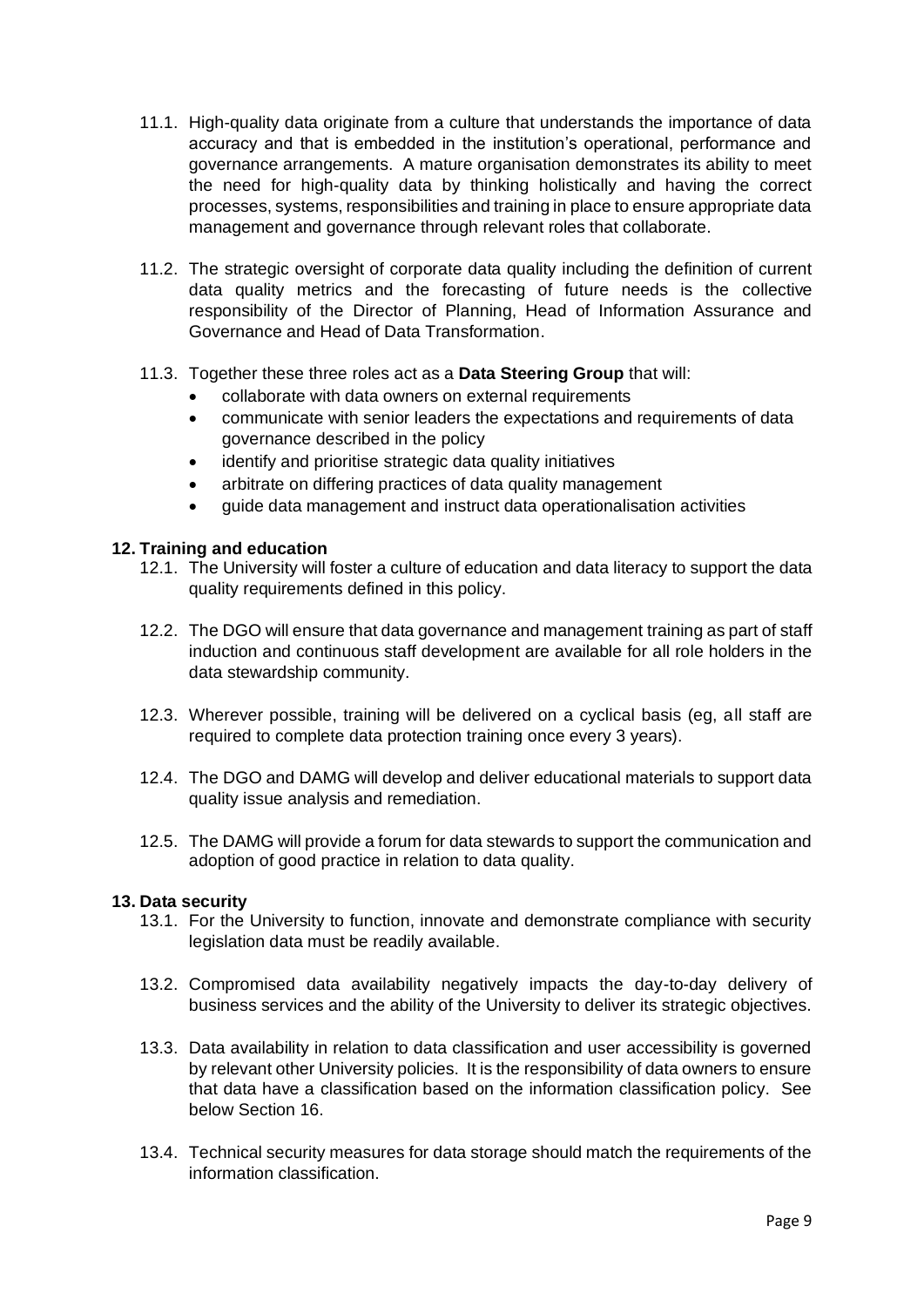- 13.5. Data availability is a shared responsibility between IT Services and data owners supported by the DGO.
- 13.6. All members of the data community have a responsibility to report any compromise of systems or data to the University incident response team [\(stacsirt@st](mailto:stacsirt@st-andrews.ac.uk)[andrews.ac.uk\)](mailto:stacsirt@st-andrews.ac.uk) and the University Data Protection Officer [\(dataprot@st](mailto:dataprot@st-andrews.ac.uk)[andrews.ac.uk\)](mailto:dataprot@st-andrews.ac.uk) as soon as possible.

### **14. Communication and review**

- 14.1. This policy will be published online via the University Governance Zone and will be communicated to stakeholders publicly via the University website [www.st](http://www.st-andrews.ac.uk/)[andrews.ac.uk.](http://www.st-andrews.ac.uk/)
- 14.2. The University's data requirements will change over time. Regular review will ensure ongoing dialogue with users in the University and external communities. This policy will be reviewed at least annually to keep pace with those conversations and the maturity of experience. If there are periods of rapid change this policy will be modified as needed to reflect current priorities, infrastructure, research, or investment.
- 14.3. This policy applies from the date of publication.

### **15. Related documentation**

15.1. Internal

- Regulations governing the use of University information and communications technology (ICT) facilities [https://www.st-andrews.ac.uk/policy/information-technology/ict\\_regulations.pdf](https://www.st-andrews.ac.uk/policy/information-technology/ict_regulations.pdf)
- Information classification policy [https://www.st-andrews.ac.uk/media/restricted/it-services/security/Information](https://www.st-andrews.ac.uk/media/restricted/it-services/security/Information-classification-policy-v1-1(Approved).pdf)[classification-policy-v1-1\(Approved\).pdf](https://www.st-andrews.ac.uk/media/restricted/it-services/security/Information-classification-policy-v1-1(Approved).pdf)
- Research Data Management policy [https://www.st-andrews.ac.uk/policy/research-open-research/research-data](https://www.st-andrews.ac.uk/policy/research-open-research/research-data-management-policy.pdf)[management-policy.pdf](https://www.st-andrews.ac.uk/policy/research-open-research/research-data-management-policy.pdf)
- Data protection policy In development

### 15.2. External

- Data Protection Act 2018 and UK GDPR <https://www.legislation.gov.uk/ukpga/2018/12/contents/enacted> and [https://ico.org.uk/for-organisations/dp-at-the-end-of-the-transition-period/data](https://ico.org.uk/for-organisations/dp-at-the-end-of-the-transition-period/data-protection-now-the-transition-period-has-ended/the-gdpr/)[protection-now-the-transition-period-has-ended/the-gdpr/](https://ico.org.uk/for-organisations/dp-at-the-end-of-the-transition-period/data-protection-now-the-transition-period-has-ended/the-gdpr/) and https://www.gov.uk/data-protection
- HESA Student Data Quality Report <https://www.hesa.ac.uk/about/regulation/official-statistics/quality-report>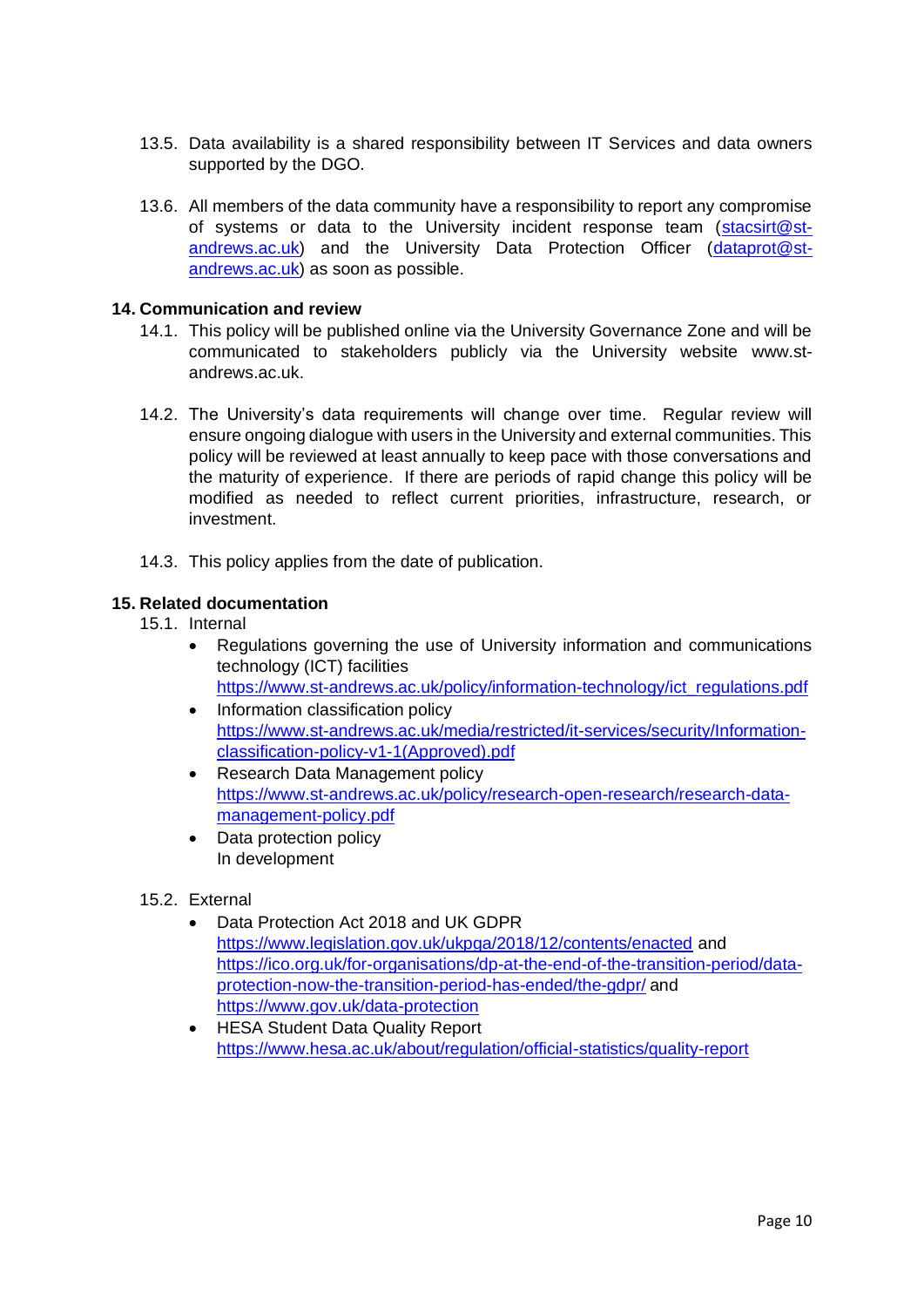# Appendix  $1$  – The six characteristics or dimensions of data quality<sup>7</sup>

### 1. Accuracy

- Data should provide a clear representation of the activity/interaction
- Data should be in sufficient detail
- Data should be captured once only as close to the point of activity as possible

### 2. Validity

• Data should be recorded and used in accordance with agreed requirements, rules, and definitions to ensure integrity and consistency

### 3. Reliability

• Data collection processes must be clearly defined and stable to ensure consistency over time, so that data accurately and reliably reflect any changes in performance

### 4. Timeliness

- Data should be collected and recorded as quickly as possible after the event or activity
- Data should remain available for the intended use within a reasonable or agreed time period

### 5. Relevance

- Data should be relevant for the purposes for which it is used
- Data requirements should be clearly specified and regularly reviewed to reflect any change in needs
- The amount of data collected should be proportionate to the value gained

### 6. Completeness

- Data should be complete
- Data should not contain redundant records

<sup>7</sup> Paraphrased from DAMA, *DMBOK*, 2nd edition, 2017, 13.1.3.3, Table 29.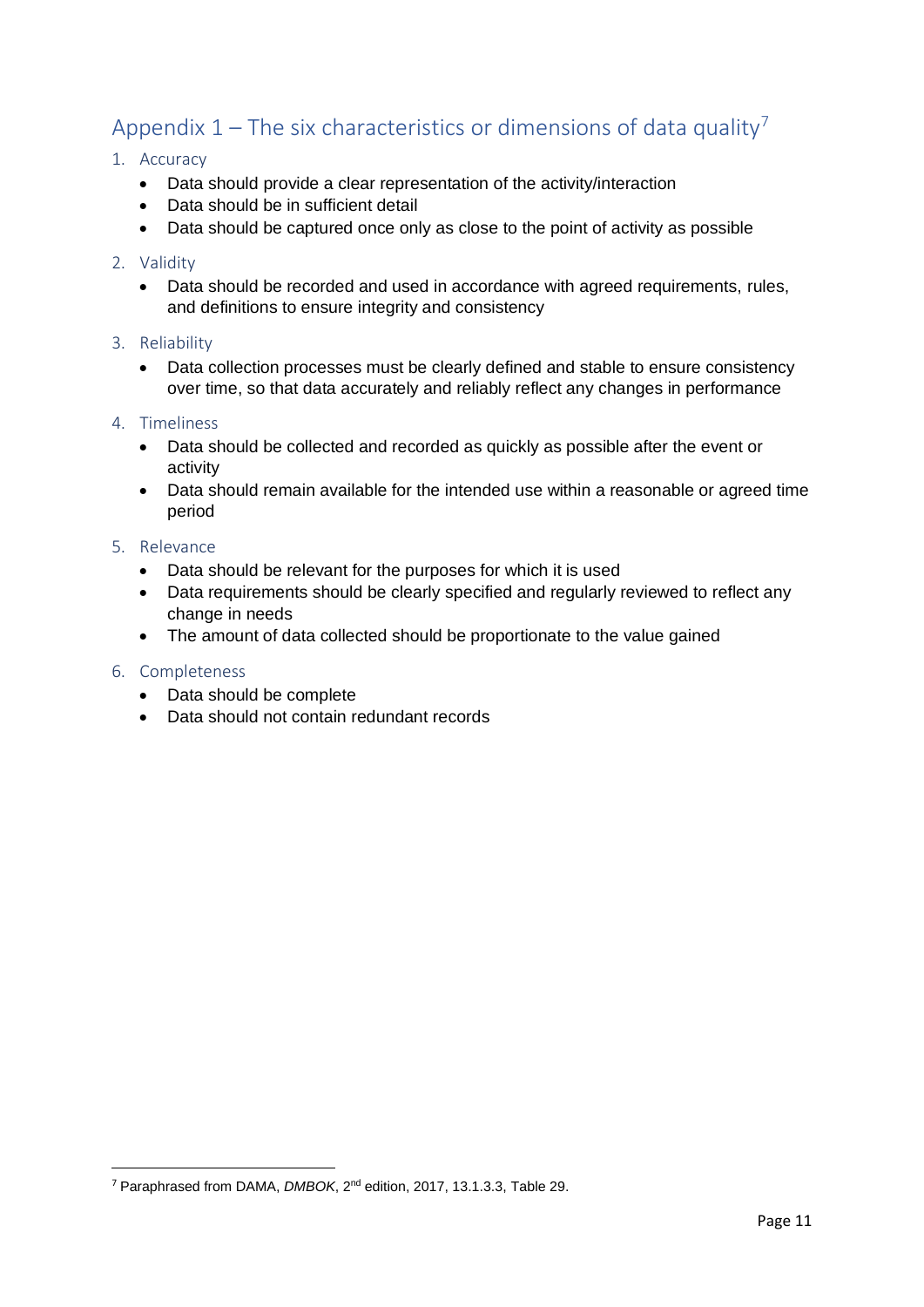# Appendix 2 - Data principles

| ID             | <b>Name</b>                               | <b>Description</b>                                                                                                    |
|----------------|-------------------------------------------|-----------------------------------------------------------------------------------------------------------------------|
|                | <b>Enterprise data principles</b>         |                                                                                                                       |
| 1              | Data are an asset                         | Data have value to the University and are managed                                                                     |
|                |                                           | accordingly                                                                                                           |
| 2              | Data are shared                           | Users have access to the data necessary to perform                                                                    |
|                |                                           | their roles and responsibilities; therefore, data are                                                                 |
|                |                                           | shared across University functions and departments                                                                    |
| 3              | Data are accessible                       | Data are accessible for users to perform their functions                                                              |
| $\overline{4}$ | Data are quality assured                  | Each data element has at least one recognised role<br>accountable for data quality                                    |
| 5              | Data are protected                        | Data are secured from accidental or malicious access                                                                  |
|                |                                           | (or alteration) by unauthorised users, whether in transit,                                                            |
|                |                                           | at rest or in storage; and data are made available for<br>legitimate need through authorised processes                |
| 6              | Data are reused                           | Data are more valuable if they can be reused or used for                                                              |
|                |                                           | more than one purpose. NOTE: The reuse of personal                                                                    |
|                |                                           | data, as defined by the Data Protection Act 2018, for a                                                               |
|                |                                           | secondary purpose which is incompatible with the purpose for                                                          |
|                |                                           | which data were originally collected, is unlawful.                                                                    |
| $\overline{7}$ | Data are defined by a common              | Data are defined consistently throughout the University,                                                              |
|                | vocabulary                                | and definitions are understandable and appropriately                                                                  |
|                |                                           | published                                                                                                             |
| 8              | All data elements have an owner           | Every data element has a named owner and ownership                                                                    |
|                |                                           | persists regardless of the use of that data                                                                           |
| 9              | All data elements have a master (a        | Every data element has a single, known source (a                                                                      |
|                | Single Source of Truth)                   | Master data source) rather than multiple (potentially                                                                 |
|                |                                           | inconsistent) sources of the truth                                                                                    |
|                | Data governance and management principles |                                                                                                                       |
| 10             | Data governance is everyone's             | All data stakeholders contribute to data governance                                                                   |
|                | responsibility                            | policies and their implementation and adoption                                                                        |
| 11             | Data integrity is maintained              | Any use of data is lawful across all decisions taken                                                                  |
|                |                                           | about the data                                                                                                        |
| 12             | Data use is transparent                   | Whenever possible, all parties using data or whose data                                                               |
|                |                                           | are being used will know how they are being used.                                                                     |
|                |                                           | NOTE: In data protection terms there is an exemption for<br>management forecasting and planning, which allows for any |
|                |                                           | subject access requests or privacy notices surrounding that                                                           |
|                |                                           | activity (eg, planning for a merger) to be suspended.                                                                 |
| 13             | Data are standardised                     | Specific guidelines and rules (including data definitions,                                                            |
|                |                                           | availability, and privacy arrangements) are followed to                                                               |
|                |                                           | ensure data are standardised                                                                                          |
| 14             | Data are audited                          | All data are open to audits and all decisions, controls,                                                              |
|                |                                           | and processes about data can be subject to audits                                                                     |
| 15             | Data are managed by trained staff         | Staff with responsibility for, and access to, data are                                                                |
|                |                                           | appropriately trained and know where their responsibility                                                             |
|                |                                           | for data lies including how to process or format data,                                                                |
|                |                                           | and what to do in the event of a breach                                                                               |
| 16             | Data use is maximised                     | Data are usable by anyone who needs them within                                                                       |
|                |                                           | authorised and lawful limits to optimise impact                                                                       |
| 17             | Data are controlled                       | Control procedures are in place to preserve the integrity                                                             |
|                |                                           | of data (or data elements within records) and are used                                                                |
|                |                                           | for the creation, storage, validation, updating, archiving                                                            |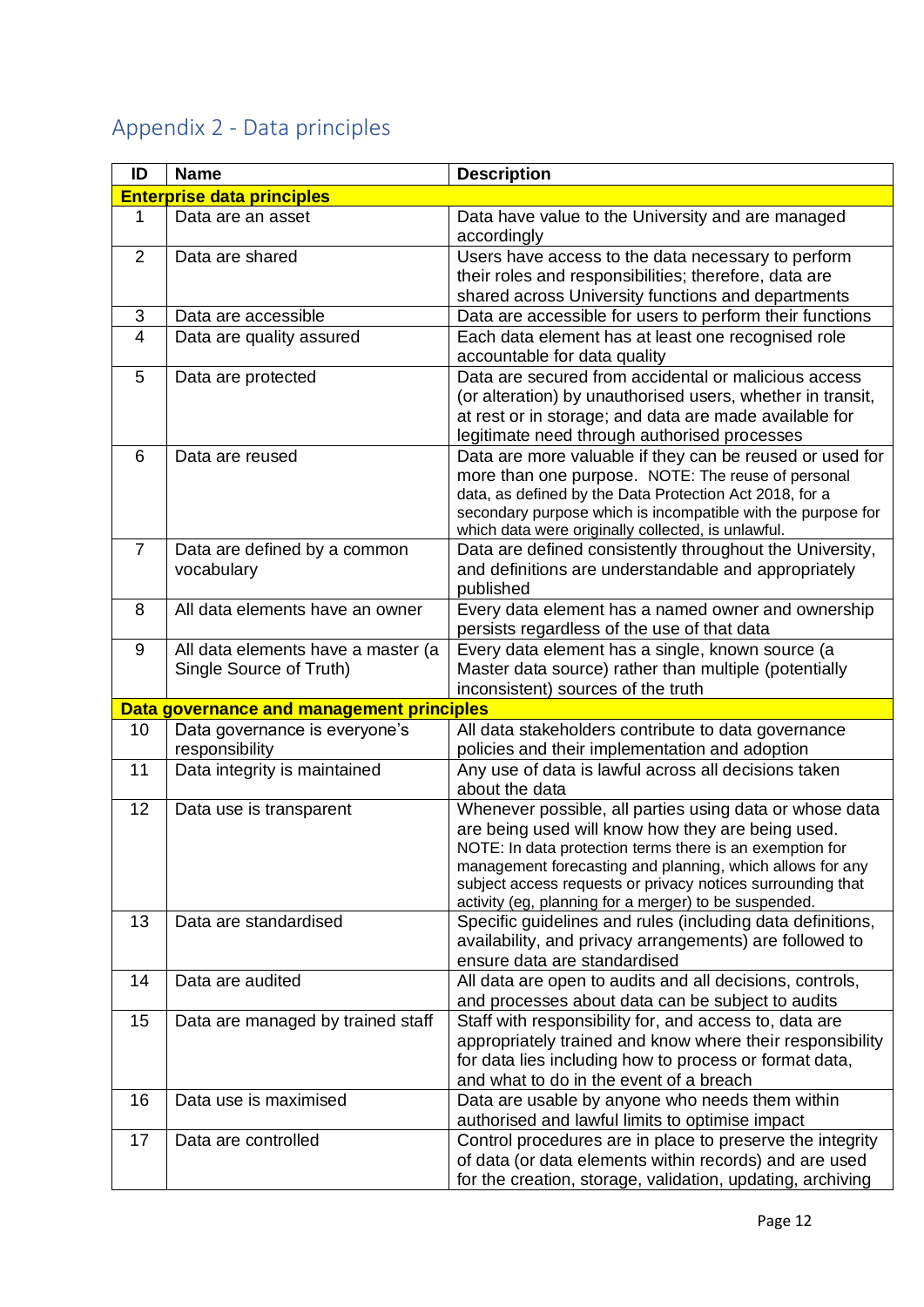|    |                                                                                           | and destruction of data (or data elements within<br>records). NOTE: Control procedures, in so far as they relate<br>to data elements of records, are aligned with University<br>retention schedules.                                                                                                  |
|----|-------------------------------------------------------------------------------------------|-------------------------------------------------------------------------------------------------------------------------------------------------------------------------------------------------------------------------------------------------------------------------------------------------------|
| 18 | Data are assigned a lifecycle<br>status                                                   | All data elements have a lifecycle status assigned to<br>identify if the data element is active or obsolete/inactive<br>within lawful limits                                                                                                                                                          |
| 19 | Obsolete/inactive data are<br>archived or destroyed                                       | Obsolete data are archived or destroyed following<br>audit/compliance policies                                                                                                                                                                                                                        |
| 20 | Bulk data transfers are conducted<br>only through a managed file<br>transfer              | Bulk data transfers between applications are only<br>undertaken through a managed file transfer method                                                                                                                                                                                                |
| 21 | Data transfers between<br>applications are governed by data<br>delivery agreements (DDAs) | Data Delivery Agreements (DDAs) are used as binding<br>contracts between the source and target systems for<br>any kind of data transfer between applications<br>Data transfers from the University to external parties<br>must be managed and as appropriate be subject to<br>controls and approvals. |
| 22 | Data are distributed/published only<br>through managed interfaces                         | Managed interfaces are used to distribute or publish<br>data and direct access to data tables is restricted                                                                                                                                                                                           |
| 23 | Data quality rules are managed as<br>configurable data                                    | Data quality rules are not hard coded into the code of<br>the application, instead a configuration driven data<br>quality management tool manages the rules and their<br>versioning                                                                                                                   |
| 24 | Sensitive data are identified,<br>classified as confidential and<br>protected             | Data identified as sensitive are protected and classified<br>as confidential in line with the University's information<br>classification policy of four tiers: Strictly confidential,<br>Confidential, Internal and Public                                                                            |
| 25 | Data lineage is recorded and<br>available                                                 | Data lineage provides important metadata for data<br>consumers and should be recorded and available where<br>needed                                                                                                                                                                                   |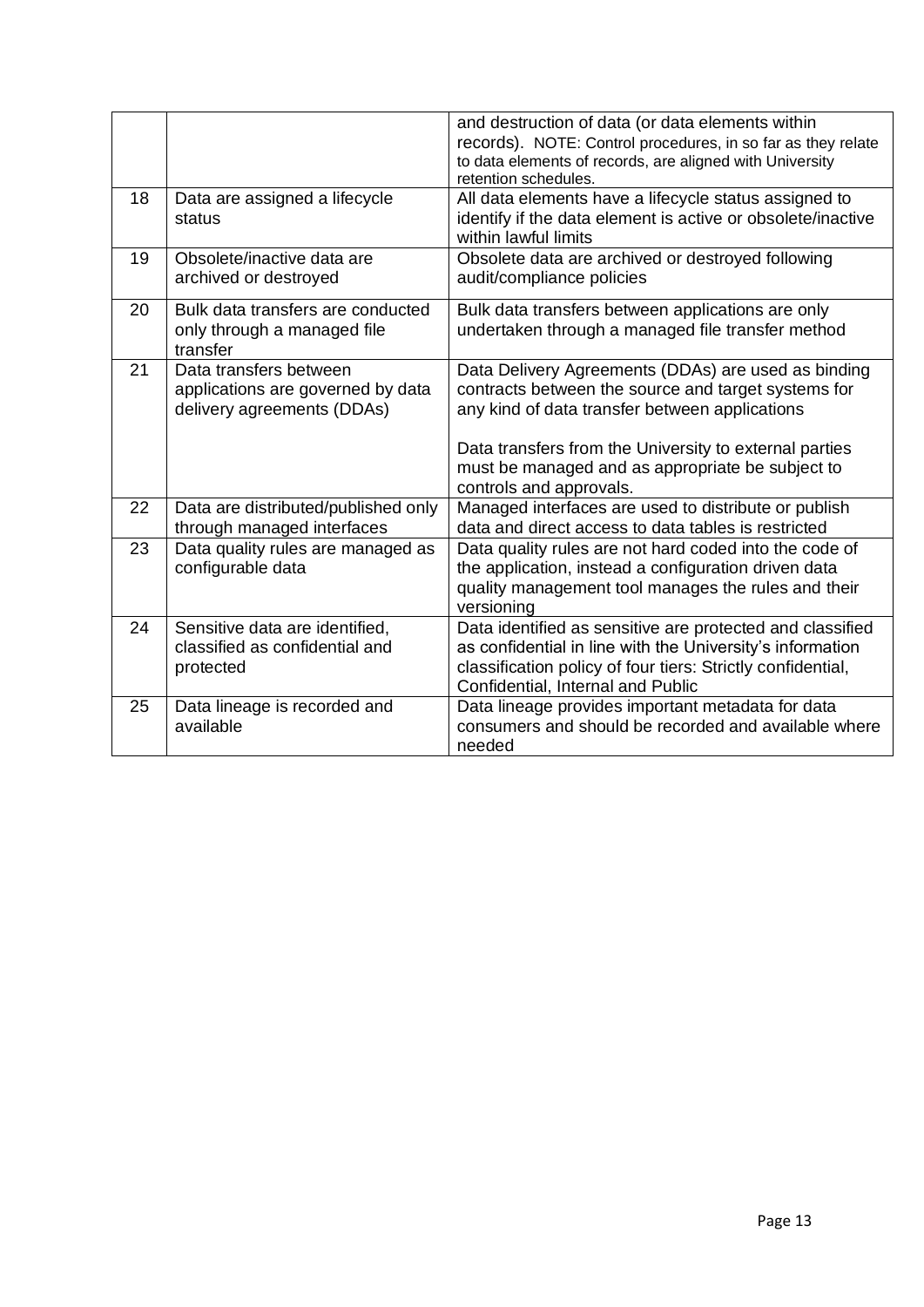# Appendix 3 - Roles and responsibilities of the data stewardship

### community

The data stewardship community comprises all staff who interact with data as part of their role at the University. Every member of staff has a role to play in the improvement of data quality; however, certain University officers have ownership or stewardship responsibilities for the active governance and management of data.

### Data owners

Data owners have responsibility for ensuring data are maintained to agreed quality standards.

Accountability: In line with University principles and guidelines data owner(s) are responsible for data management and governance activities in their data domain(s).

In line with University requirements the data owner will:

- Champion institutional compliance with the data governance policy
- Promote good data governance and data literacy in their business area
- Ensure consistency of approach in data collection, definition and sharing processes
- Maintain the principle of using 'golden source' data wherever reasonably possible
- Support data profiling activities in support of University strategies and initiatives
- Maintain relevant entries in institutional data dictionaries and local business glossaries
- Assign classifications to data items depending on their sensitivity based on the [University Information Classification policy](https://www.st-andrews.ac.uk/policy/information-governance-and-management-information-security/university-information-classification-policy.pdf)
- Authorise user access requests to golden source data where there is legitimate need
- Monitor data quality in line with approved and published dimensions
- Support data stewards to analyse data quality issues and identify and fix root causes of poor data quality
- Propose and manage data quality improvement activities
- Define and monitor data quality metrics
- Mandate changes to business processes and applications to improve data quality
- Propose new standards to improve data quality
- Escalate to the DGO if data quality issues cannot be resolved within a single domain
- Ensure the DGO has an accurate record of data stewardship assignments

#### Data stewards

Data stewards are caretakers of systems data and are responsible for various day-to-day processes to ensure data fulfil business requirements including the understanding of current and downstream use of data for public information.

Accountability: In line with University principles and guidelines data stewards are accountable for local data usage in their data domain(s).

In line with University requirements the data steward will:

- Serve as a first point of contact for colleagues with data domain queries
- Train and coach system(s) users to understand and use data effectively
- Analyse data quality issues and propose improvements and/or solutions to data owners to eliminate root causes of poor data quality
- Follow agreed data management processes to manage data quality
- Support data owners to define and measure data quality metrics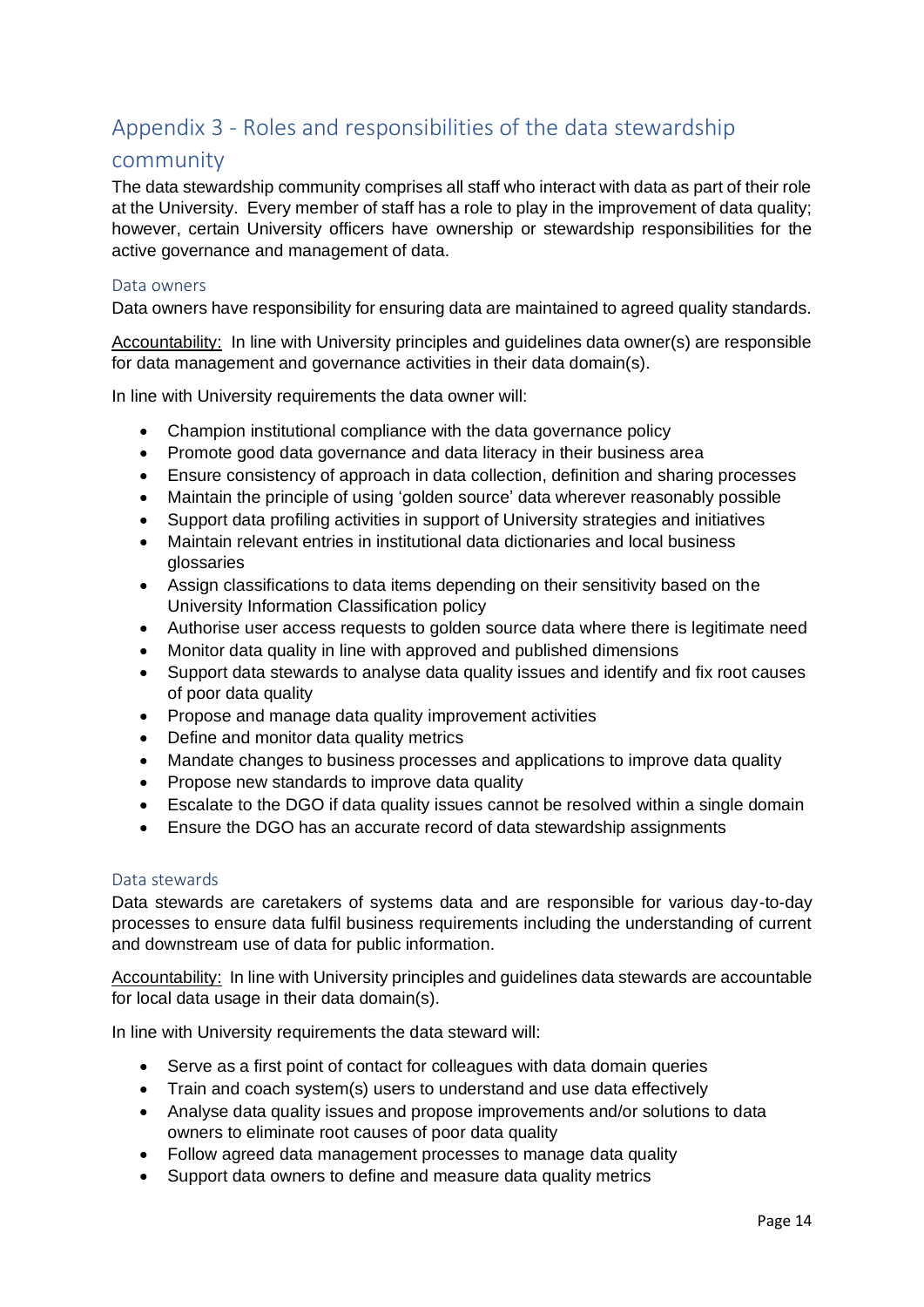- Manage approval processes for the use of domain data
- Adhere to the [University Information Classification policy](https://www.st-andrews.ac.uk/policy/information-governance-and-management-information-security/university-information-classification-policy.pdf) when using or providing data
- Propose new or amended data structures based on requirements for developments and initiatives
- Support the creation of conceptual data models and mappings
- Propose new standards to improve data quality
- Escalate to data owners if data quality issues cannot be locally resolved
- Support collaborative data governance and data literacy initiatives
- Provide the central point of communication for DAMG-related business

### Data consumers

Data consumers have responsibilities to participate in activities that define data for use.

Accountability: Data consumers are accountable for the proper usage of data as defined in Data Sharing Agreements.

In line with University requirements data consumers will:

- Participate in defining business terms and definitions to ensure usability within their business processes
- Participate in the identification of business rules, data quality rules, and data quality thresholds
- Participate in defining Data Sharing Agreements so they understand the authoritative source of data and any data constraints, such as security and privacy, for data usage
- Participate in the resolution of data issues as requested by data owners or their delegates
- Consume data only from authoritative sources identified by the DGO
- Identify data needs that are not supported by authoritative sources
- Identify data issues and bring them to the attention of data owners as soon as they are recognised
- Identify data control requirements that should be implemented by data owners to ensure quality and integrity in the data supply chain based upon the compliance requirements of the business processes